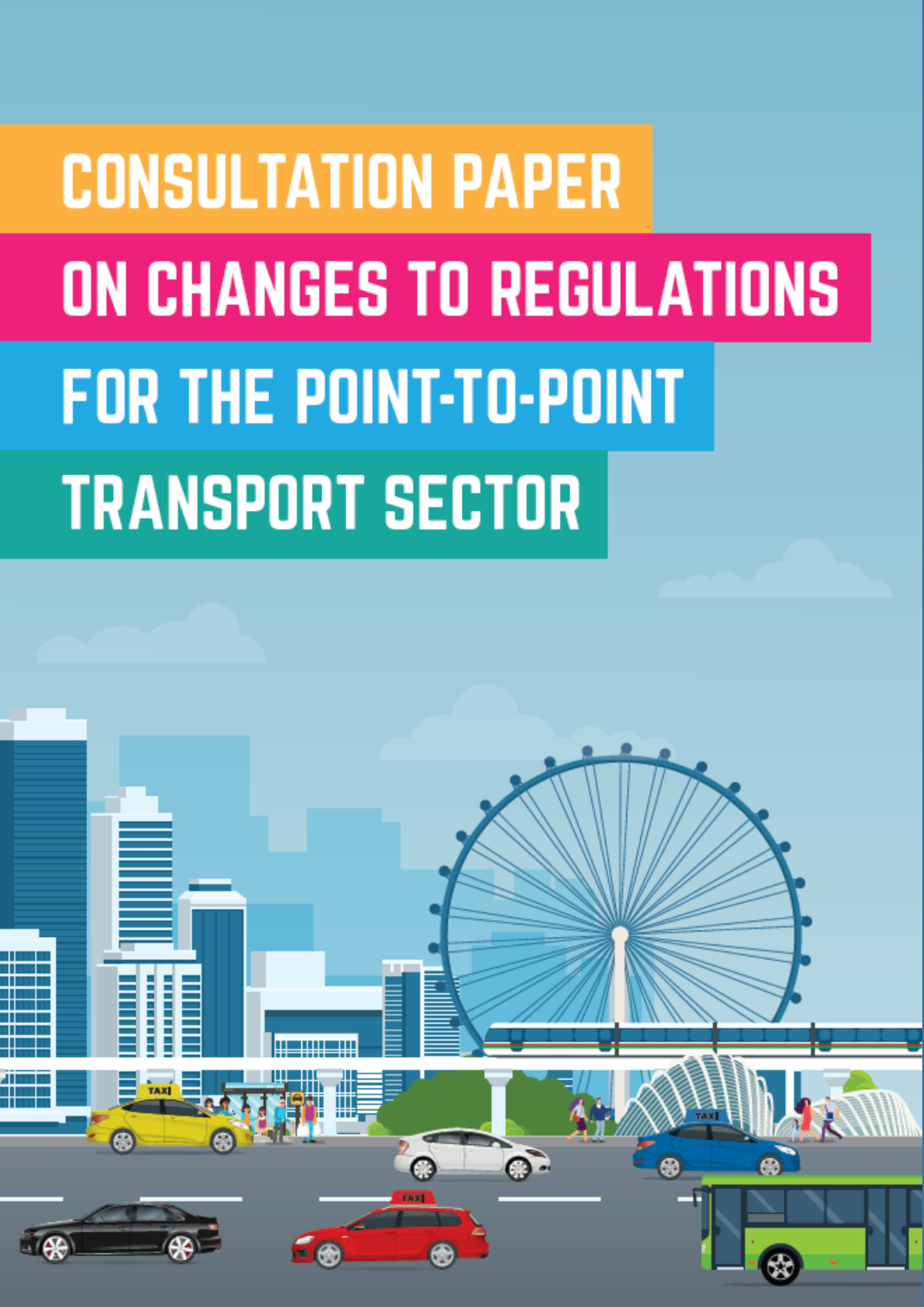# **1. Preface**

1.1. Singapore's land transport system is rapidly evolving as new technologies and business models provide commuters with alternative transport options. While public transport will continue to be the backbone of our land transport system as we aspire towards a car-lite Singapore, the point-to-point (P2P) sector plays an important role in meeting the diverse transport needs of Singaporeans.

1.2. The P2P sector in Singapore has evolved significantly over the last few years, with the entry of Private Hire Car (PHC) booking service operators and Third-Party Taxi Booking (TPB) service operators. Overall, both commuters and drivers have benefited from the development of the P2P sector. Commuters now experience more efficient matching of supply and demand, and drivers also have more choices on the operators they can drive for. The P2P sector continues to evolve rapidly, and provides shared transport options that are more efficient than privately-owned cars.

1.3. The P2P sector has two distinct types of services which are distinguished by the way drivers are matched to commuters. The first is street-hail, where commuters flag down an available taxi from the street. The second is ride-hail, where commuters can 'book' a taxi or PHC through smartphone applications, call booking hotlines, or via online platforms. Today, only taxi operators are allowed to provide street-hail services. The ride-hail space is more varied and includes PHC booking service operators, TPB service operators, as well as other companies that provide pre-booked chauffeured services.

1.4. P2P sector regulations have evolved to ensure that they meet Singaporeans' needs and our broader transport objectives, while taking into account industry developments. For example:

a) 1998: Taxi fares were deregulated to allow taxi operators to set their own fares and be more responsive to market conditions.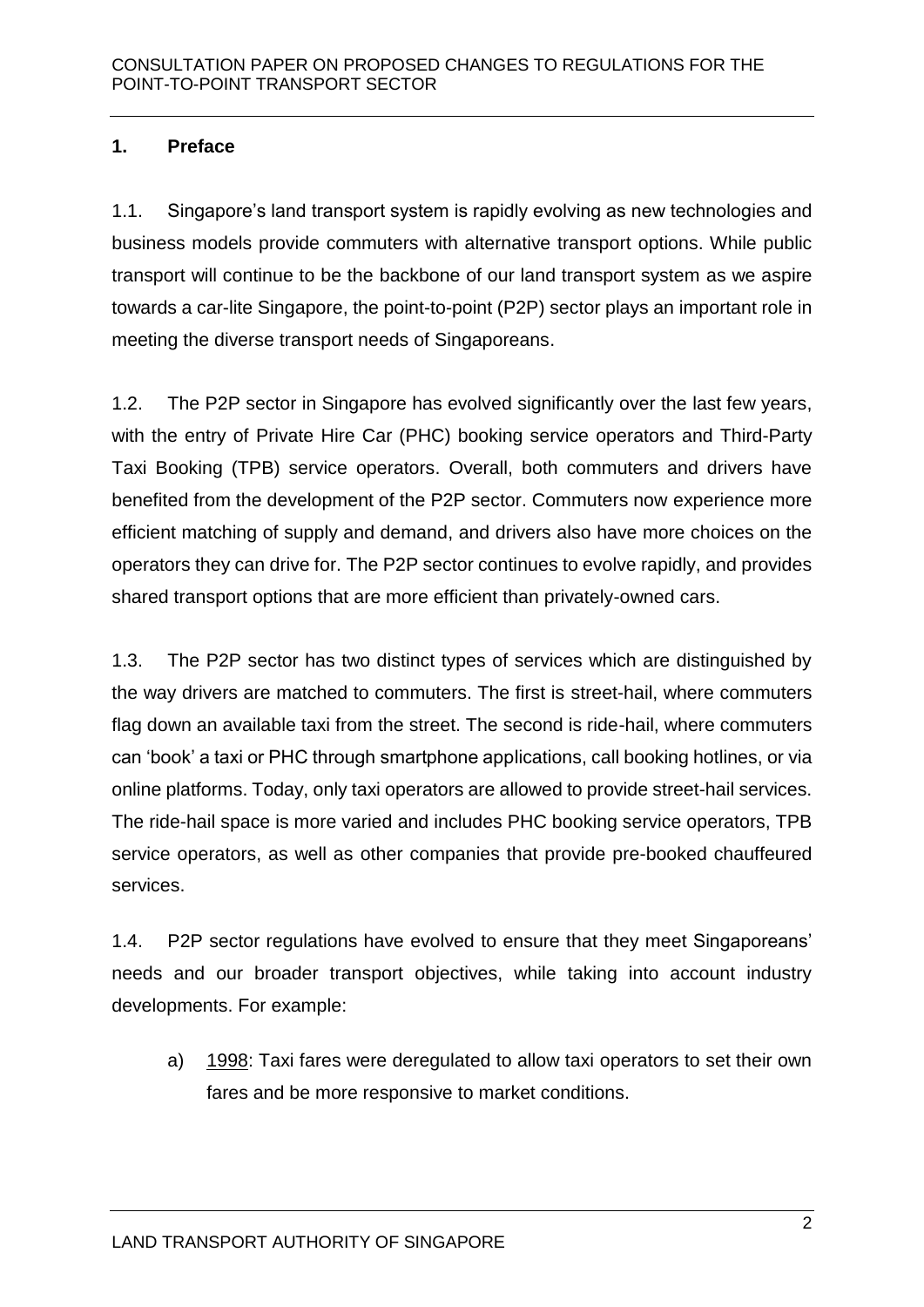- b) 2003: The taxi market was further liberalised to allow the entry of new operators to encourage competition. A taxi operator licensing framework together with a set of Quality of Service standards were introduced.
- c) 2013: The Taxi Availability (TA) framework was implemented introduced to ensure that taxis are readily available, especially during peak periods.
- d) 2015: A registration framework was introduced to give LTA regulatory oversight over TPB service operators, while providing the flexibility needed for innovation in the industry.
- e) 2017: Regulations to safeguard commuter interests were introduced with the advent of PHC booking service operators e.g. the requirement for PHC drivers to have a vocational licence, and for PHCs to have tamper-proof decals. PHC booking service operators are required to only despatch licensed and appropriately insured drivers and vehicles.

1.5. The P2P sector, which impacts a significant number of commuters and drivers, has undergone many changes over the last few years. Against this backdrop, the new regulatory framework that is being proposed for the P2P sector has three objectives:

- a) To maintain an open and contestable market by prohibiting driver exclusivity conditions;
- b) To provide sufficient regulatory oversight to protect the safety and interests of commuters and drivers; and
- c) Where appropriate, to streamline regulations to reduce business and regulatory costs.

1.6. Please submit written comments by **21 February 2019** through the form on REACH's portal, electronically via p2p\_consultation@lta.gov.sg, or mail hardcopy to the following address:

**Point-to-point Transport Services & Vocational Licence Division Land Transport Authority of Singapore 10 Sin Ming Drive Singapore 575701**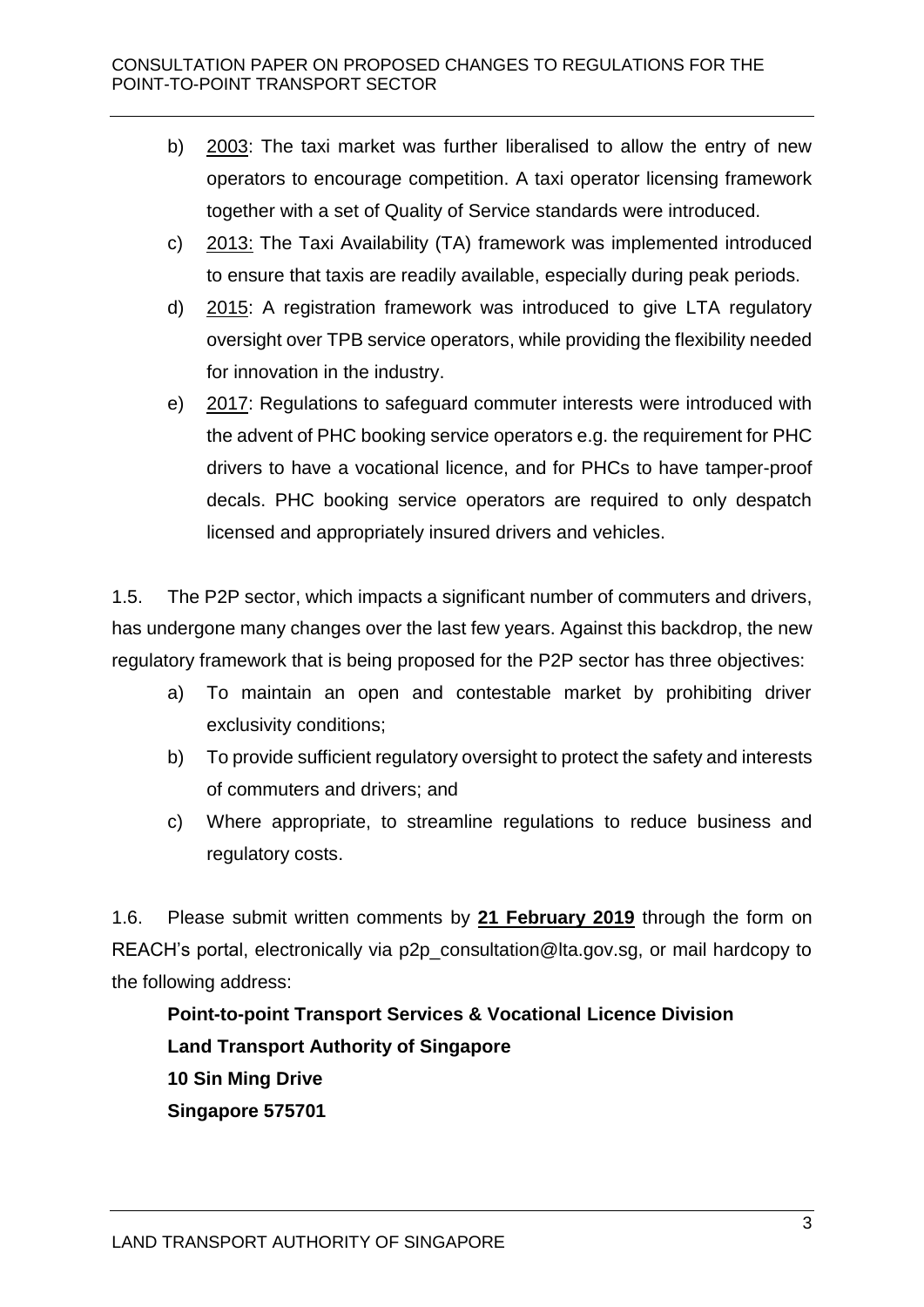#### 1.7. Electronic submission is encouraged.

**Please note that all submissions received may be published and attributed to the respective respondents unless they expressly request LTA not to do so. If respondents would like (i) their whole submission or part of it, or (ii) their identity, or both, to be kept confidential, please expressly state so in the submission to LTA. LTA also reserves the right not to publish any submission where LTA considers it not in the public interest to do so, such as where the submission appears to be libellous or offensive.**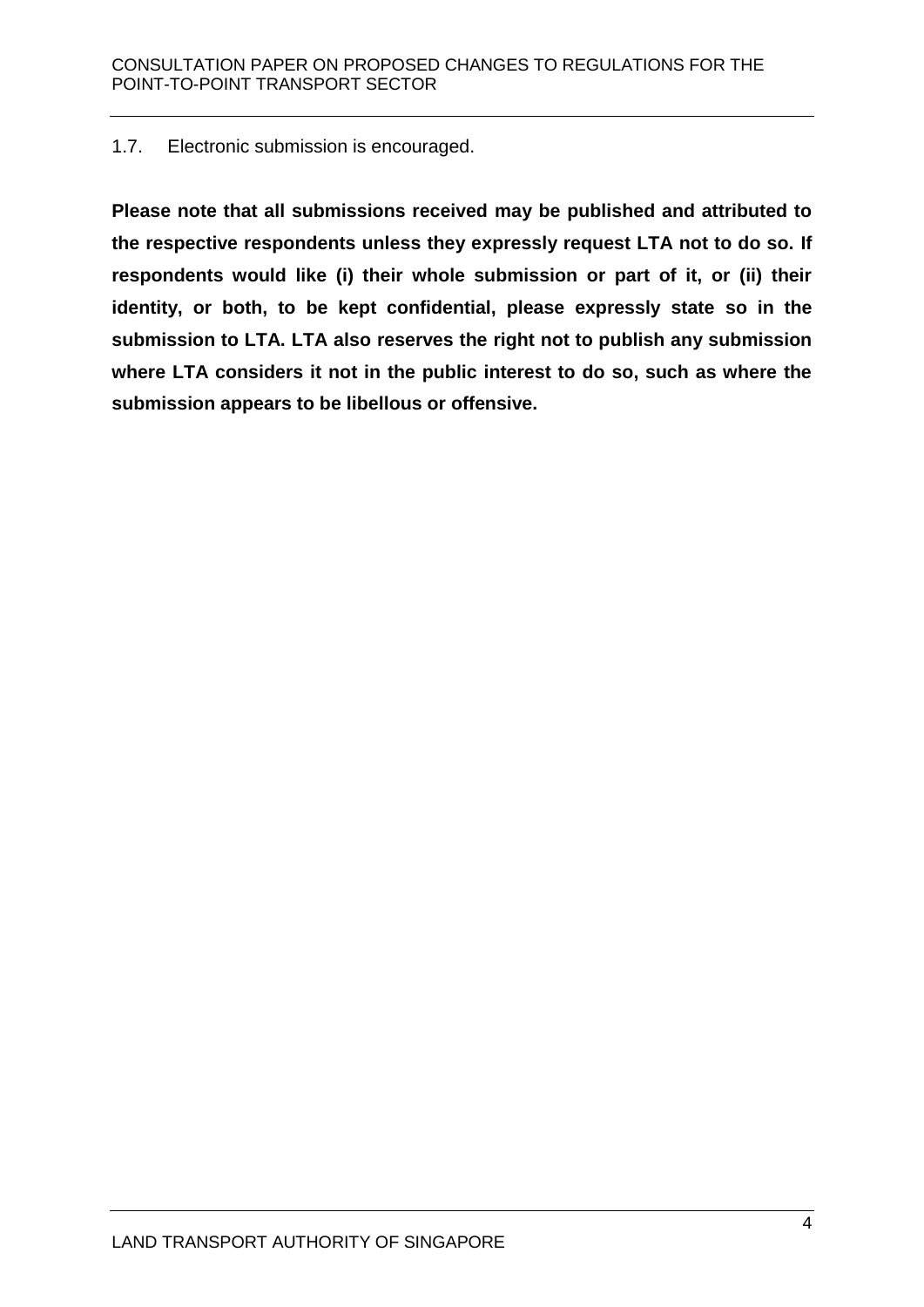# **2. Ensuring an open and contestable P2P Sector**

2.1. Operators today are allowed to offer exclusive contracts to drivers, which will prevent the drivers from driving for other operators. In the ride-hail space, such contracts can be used by large operators to protect the advantage they have due to network effects – ride-hail operators with large networks of drivers and cars attract more customers as they tend to have shorter waiting times. Operators with more customers in turn attract more drivers, as drivers will incur less idle time and en-route time given the higher chance of finding a customer nearby.

2.2. Such driver exclusivity arrangements are detrimental to commuters, drivers and the P2P industry as a whole. It could lead to market domination which reduces competition, and makes it harder for new operators to enter the market.

2.3. To maintain an open and contestable P2P sector, LTA intends to prohibit driver exclusivity arrangements for all parties in the market. Under the envisaged regime, operators will no longer be allowed to prevent their drivers from driving for other operators. This ensures that drivers especially those who prefer more flexibility and autonomy, are free to choose which operators to drive for, thus providing more options for drivers. LTA will make an exception for drivers who are employed by operators as employees, as employment provides greater job protection for drivers.

2.4. Prohibiting driver exclusivity arrangements will help ensure that the P2P sector stays open and contestable. This will allow new operators to enter the market more easily, and operators will compete on the quality of their product and service, rather than the number of exclusive drivers they have. This will ultimately benefit commuters, and allow competition to drive innovation and service improvements.

**LTA seeks comments on the proposal to prohibit driver exclusivity arrangements to encourage market contestability.**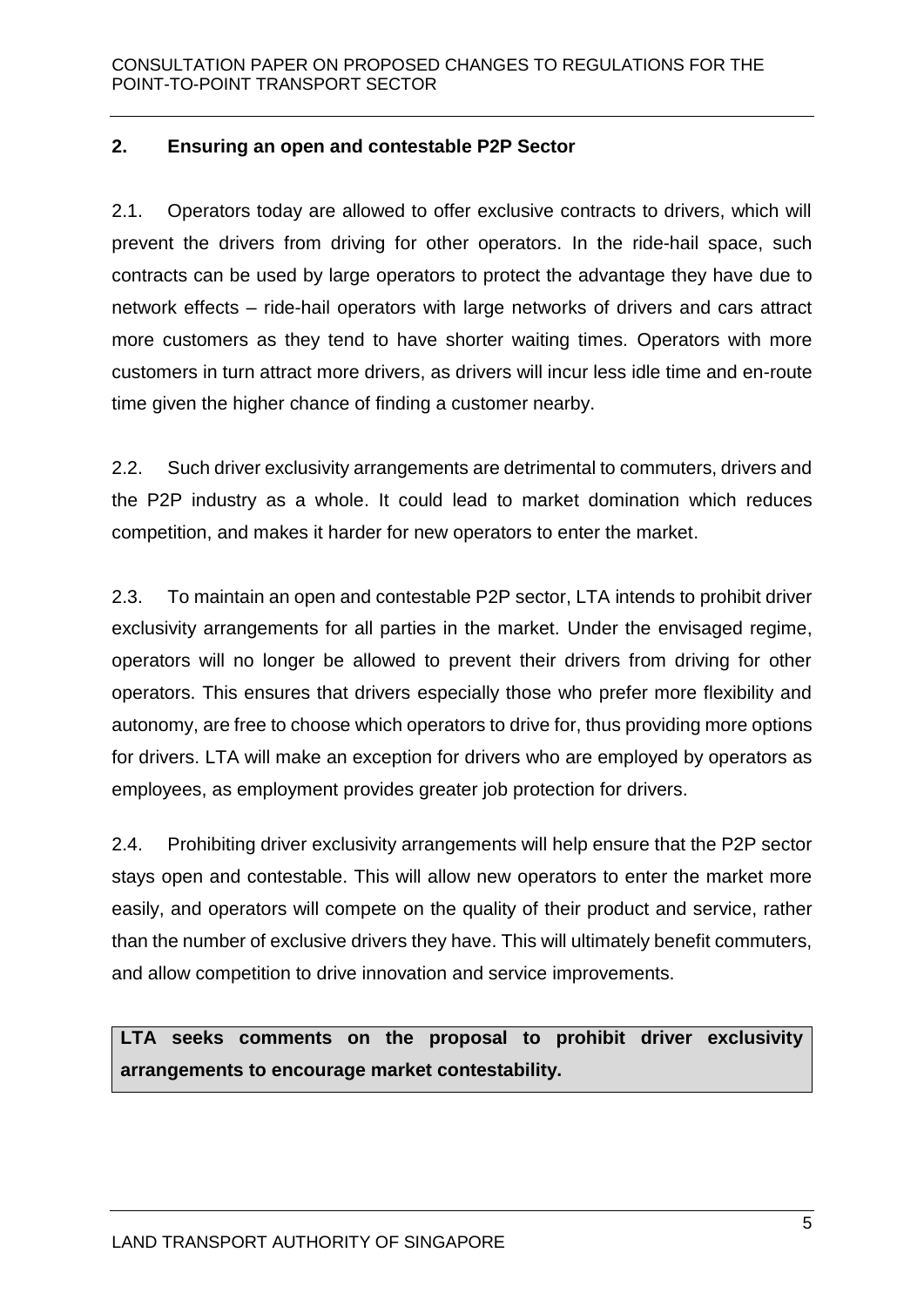# **3. New P2P Licensing Framework**

#### Licensing of all P2P operators

3.1. Street-hail and ride-hail operators provide the same fundamental service of transporting commuters from point to point. LTA therefore proposes to license all P2P operators to protect commuters and drivers. In particular, all ride-hail operators, including PHC booking service operators and companies that provide pre-booked chauffeured services, will be licensed by LTA. This will also allow LTA to prohibit all operators from having driver exclusivity arrangements.

#### Licensing by service

3.2. The licensing requirements for street-hail and ride-hail operators will be different, due to the different ways in which the service is provided. For example, street-hail operators need to ensure that their vehicles have prominent livery (including a "taxi" sign) and have their metered fares displayed, so that commuters know which vehicles to flag down and how much they can expect to pay. LTA thus proposes to structure the new licensing framework based on the different types of services provided, i.e. street-hail and ride-hail services. This is different from today's regulatory framework, where one set of regulations apply to taxi operators which provide both street-hail and ride-hail services, and there are no uniform regulations that apply to operators that purely provide ride-hail services.

3.3. The proposed new approach will streamline the regulatory approach for the P2P sector to reduce business and regulatory costs while ensuring that regulations are appropriate for the two types of services. LTA intends to introduce two types of licences in the proposed new framework, which will replace the existing Taxi Service Operator Licence and TPB Registration Certificate:

a) Street-Hail Service Operator Licence (SSOL), which allows licensees to provide street-hail services. Similar to the taxi operator regulations today, SSOL licensees will have to own their vehicles and maintain a minimum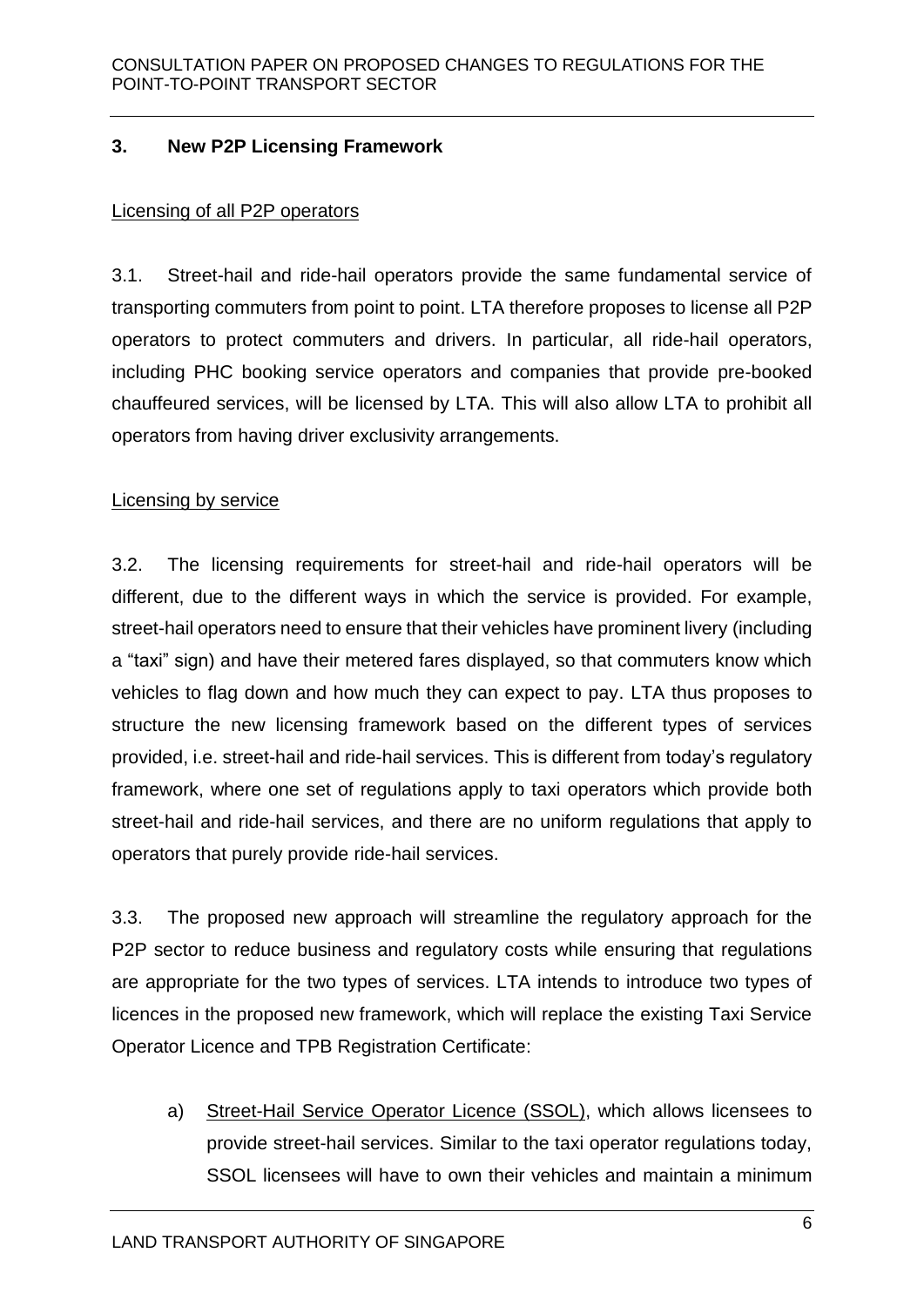fleet size. LTA is also studying the possibility of lowering the minimum fleet size required.

b) Ride-Hail Service Operator Licence (RSOL), which allows licensees to provide ride-hail services. Given the varying sizes of ride-hail operators, LTA intends to differentiate the tiers of licences by size. The smallest operators will be exempted from having to obtain a licence. All other ridehail operators will be licensed, with the larger operators subject to more regulatory requirements.

3.4. LTA also intends to provide a regulatory sandbox, so that operators can experiment with new and innovative P2P services within a well-defined space and duration.

# **LTA seeks comments on:**

- **(a) The proposed licensing of all P2P operators; and**
- **(b) The proposal to have different licensing frameworks for street-hail and ride-hail operators.**

# **4. A safe P2P sector for commuters with diverse needs**

# Meeting diverse commuter needs

4.1. The P2P sector provides safe and convenient transport options for families with young children, the elderly, and less-able bodied persons. We have some regulations in place today to facilitate this.

4.2. Today, the prevailing "child seat" requirement stipulates that car passengers under 1.35m in height must be properly secured by an approved child restraint or booster seat. Taxis are exempted because they can be street-hailed, and passengers are not able to inform the driver in advance if they require child seats. It is also not practical to expect taxis to be equipped with child seat(s) at all times as this will reduce the available boot space in taxis, inconveniencing those with luggage or bulky items. This is compounded by the fact that different types of child seats are required for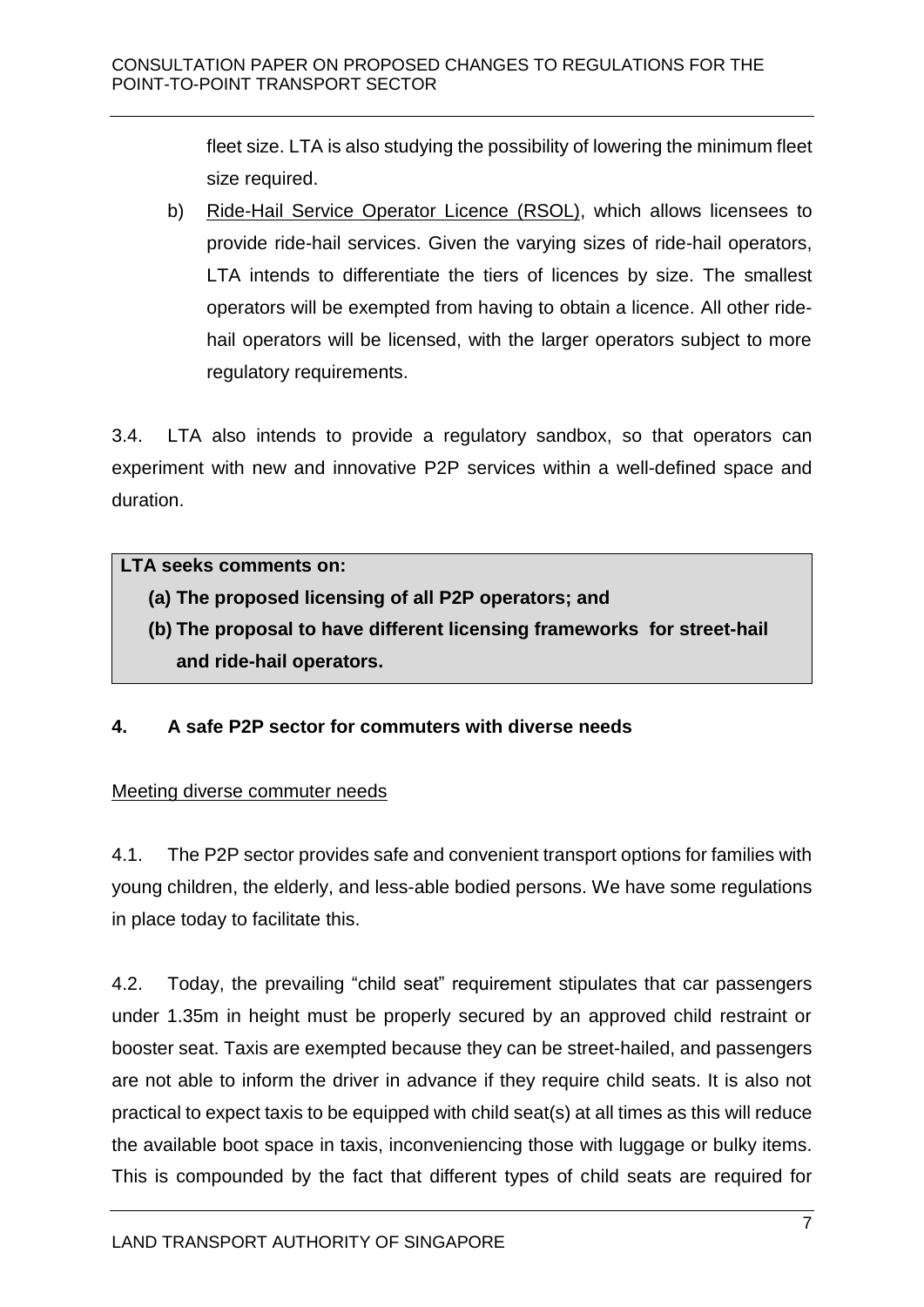children of different age groups (see Figure 1). Today, the exemption does not apply to PHCs as they are pre-booked, which allows passengers to indicate upfront if they require child seats.

4.3. LTA has received mixed feedback on this issue. Some have called for child seats to be required in all P2P vehicles, including taxis, to ensure the safety of young children; others have pointed out that doing so will not be practical as taxis will then have to carry around multiple types of child seats to cater to families with many children of different age groups. We also note that new child seat models have been introduced in recent years, including highly compact and portable models for children above the age of one.

| Figure 1: Type of child seats |                                      |                 |
|-------------------------------|--------------------------------------|-----------------|
| No.                           | <b>Type</b>                          | <b>Examples</b> |
| 1                             | Infant child seat/bassinet           |                 |
| $\overline{2}$                | Child seats for up to 4 years<br>old |                 |
| 3                             | Booster seat for >4 years<br>old     |                 |

4.4. There are currently other regulations to keep P2P services accessible to commuters with diverse needs. For example, all taxis are required to have sufficient boot space to carry a folded wheelchair. Taxi operators are also required to operate a call centre. While the demand for call bookings has fallen over time due to the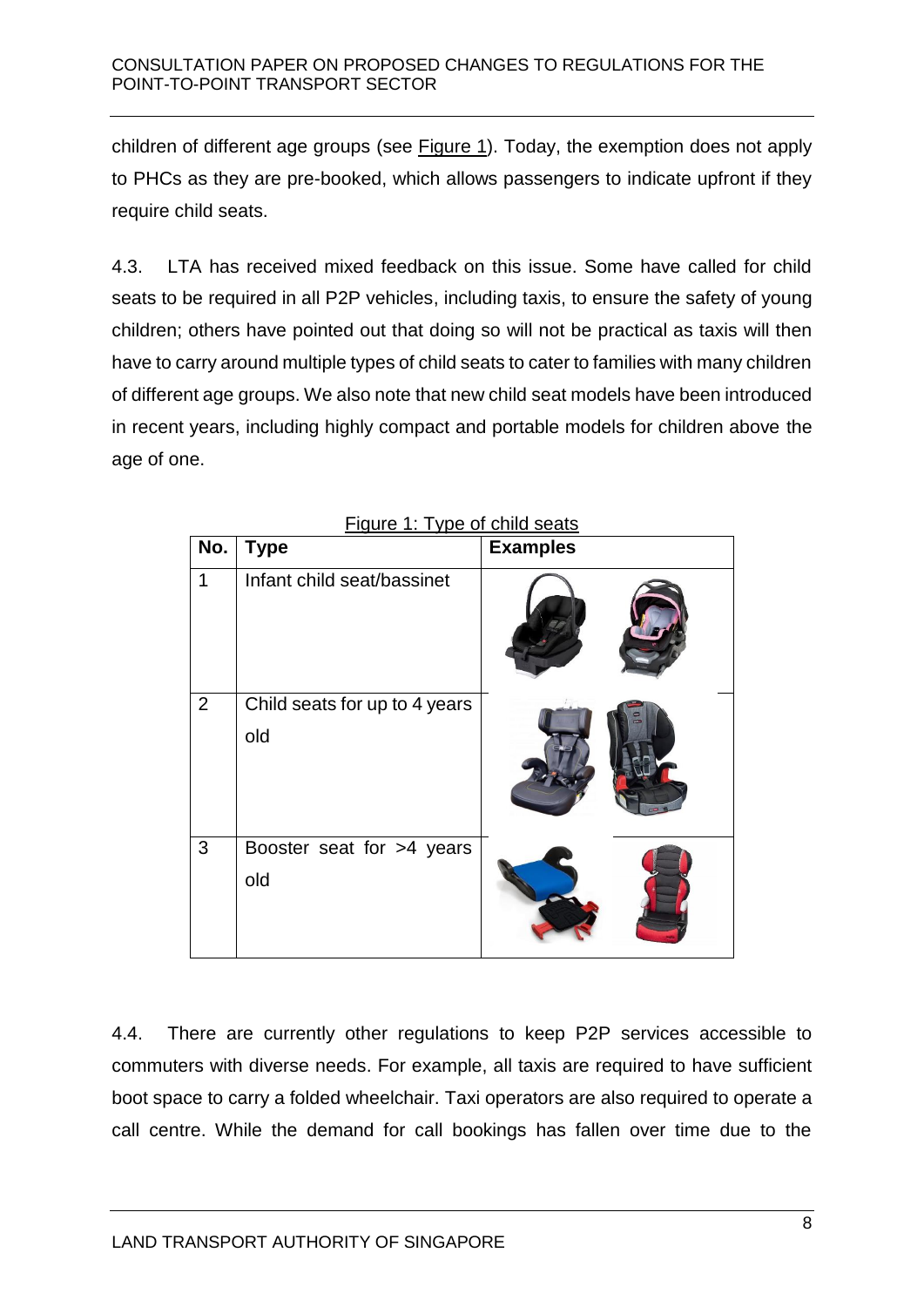increasing popularity of mobile booking via smartphone applications, there could still be segments of commuters who continue to rely heavily on call booking services.

4.5. Regulations alone will not be sufficient. P2P operators need to play their part in anticipating the diverse needs of Singaporean commuters, and ensuring that their services cater to them. LTA will continue to work with the P2P operators on this.

**LTA seeks comments on how the P2P sector can help meet the transport needs of different segments of the population. In addition, LTA seeks comments on:**

**a) Whether call booking services are still important in the P2P sector;** 

**b) Whether child seats should be required when families with young children take P2P vehicles for street-hail services and ride-hail services.**

# Ensuring commuter safety

4.6. LTA intends to focus its regulations on ensuring commuter safety. We already have regulations to ensure that P2P drivers and vehicles are safe – drivers are required to obtain a vocational licence (e.g. a taxi driver must have a valid Taxi Driver's Vocational Licence), and vehicle owners must obtain the appropriate vehicle licence and insurance and, in the case of PHCs, affix their vehicles with tamper-proof decals.

4.7. In addition, the proposed new operator licensing framework aims to provide sufficient regulatory oversight to protect the safety and interests of commuters and drivers. Operators, regardless of whether they provide street-hail or ride-hail services, have a responsibility to keep commuters safe. Some of the safety-related regulations we intend to impose on operators include:

- a) Vocational Licence. Operators must ensure that drivers possess the appropriate vocational licence to drive;
- b) Licensed and insured vehicles. Operators must ensure that only adequately licensed and insured vehicles are used;